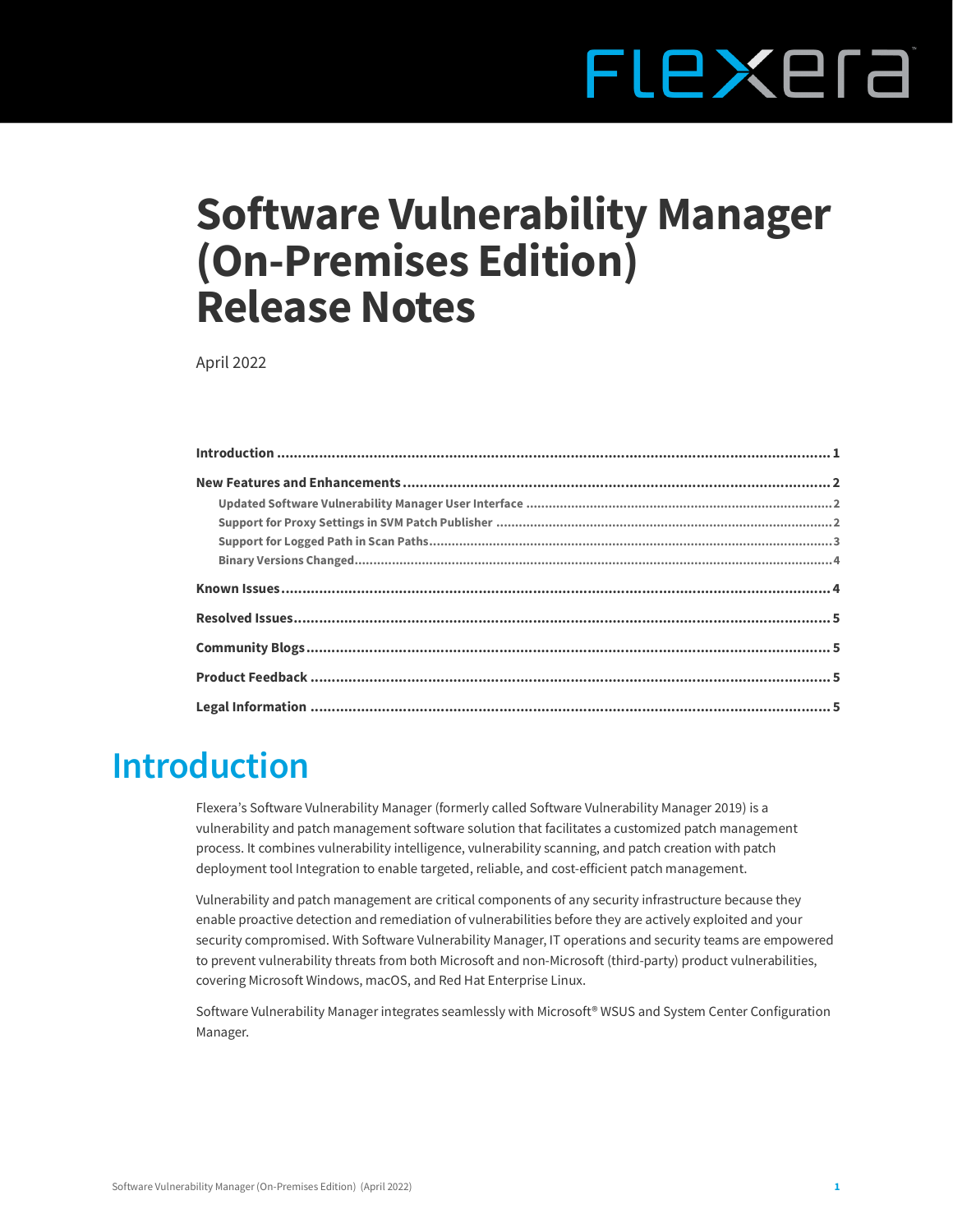# <span id="page-1-0"></span>**New Features and Enhancements**

Software Vulnerability Manager (On-Premises Edition) includes the following new features and enhancements:

- **•** [Updated Software Vulnerability Manager User Interface](#page-1-1)
- **•** [Support for Proxy Settings in SVM Patch Publisher](#page-1-2)
- **•** [Support for Logged Path in Scan Paths](#page-2-0)
- **•** [Binary Versions Changed](#page-3-0)

*Note • To see the following new features and enhancements in your Software Vulnerability Manager (On-Premises Edition) interface, you must refresh your browser's cache (press Ctrl+F5).*

#### <span id="page-1-1"></span>**Updated Software Vulnerability Manager User Interface**

This update presents Software Vulnerability Manager with a new, refreshed and modern user interface. While the overall layout, menu options and their placement in the user interface almost remain the same, there are couple of significant improvements added, like clicking on a menu item opens a new tab within the SVM console for easy navigation and a new URL.



For more details on the new user interface and FAQ, [click here.](https://community.flexera.com/t5/Software-Vulnerability/SVM-User-Interface-FAQ/ba-p/215480)

#### <span id="page-1-2"></span>**Support for Proxy Settings in SVM Patch Publisher**

This update allows you to configure a proxy server in the SVM Patch Publisher. When a proxy server is configured, all the communication to the SVM Patch Publisher go through the configured proxy serve.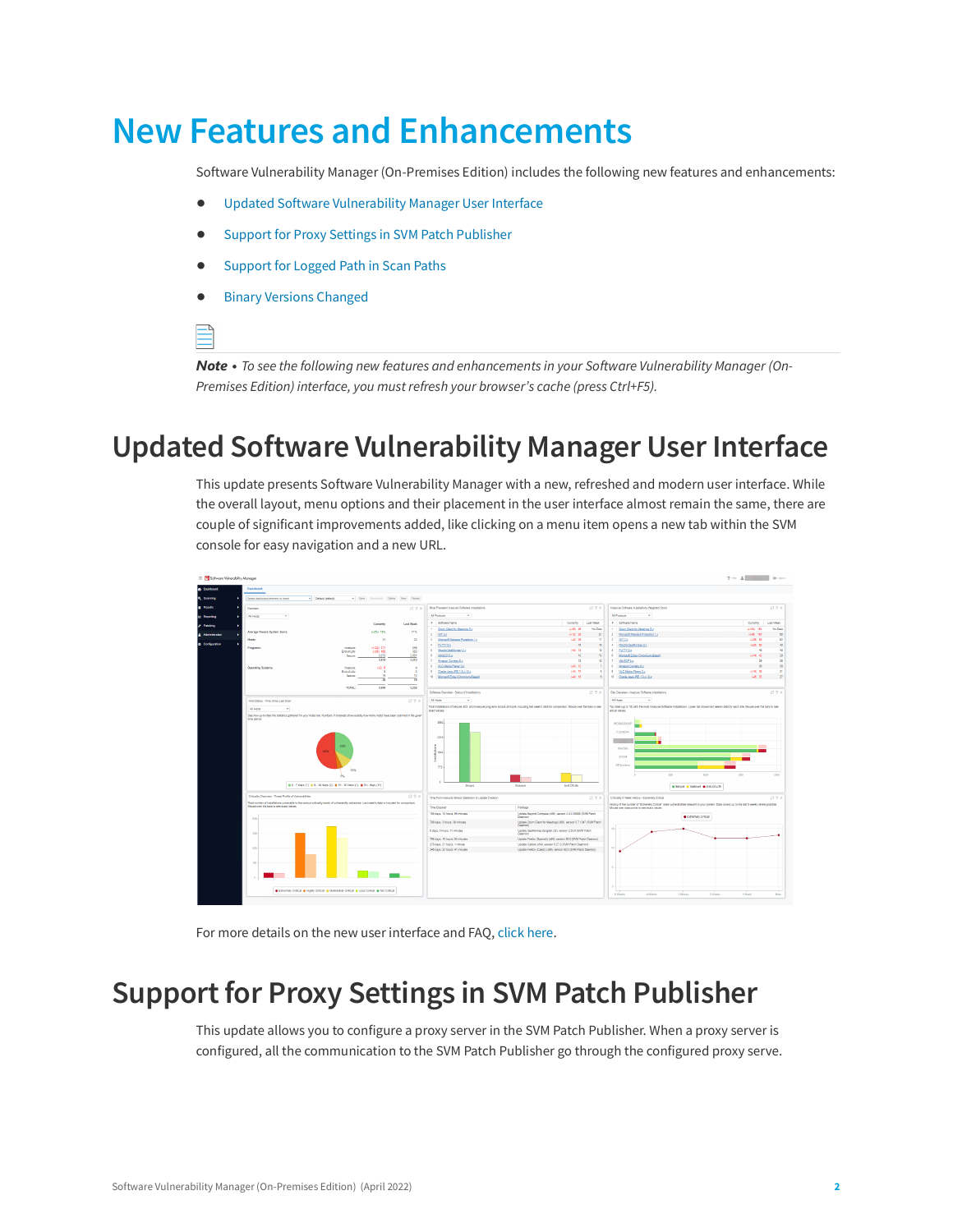| Home<br>改图图中<br>C.<br>$\mathbf \Omega$<br>Save<br>Help Feedback About SVM Patch<br>Restart<br>Force<br>Publisher<br>Service<br>Check-in |                                                                                                                                 |
|-----------------------------------------------------------------------------------------------------------------------------------------|---------------------------------------------------------------------------------------------------------------------------------|
| <b>Settings</b>                                                                                                                         | <b>SVM Connection</b>                                                                                                           |
| <b>SVM Connection</b>                                                                                                                   | <b>Properties</b>                                                                                                               |
|                                                                                                                                         | On-Prem<br>Server Type:<br>$\scriptstyle\rm v$                                                                                  |
| <b>Distribution Systems</b>                                                                                                             | Site Url:<br>$\overline{\vee}$ Use SSL<br>all delux man was ago.                                                                |
| Manage Patches (Coming soon)                                                                                                            | Credentials:                                                                                                                    |
|                                                                                                                                         | bmd2<br>Username:<br><b>Test &amp; Save Connection</b>                                                                          |
| Patches                                                                                                                                 | Password:<br><b>Check-In Settings</b>                                                                                           |
|                                                                                                                                         |                                                                                                                                 |
|                                                                                                                                         | Check-In Frequency:<br>$0$ $\div$ Hours<br>10 - Minutes<br>$0 \quad \Leftrightarrow$ Days<br>Get all latest subscribed packages |
|                                                                                                                                         | <b>Logging Settings</b>                                                                                                         |
|                                                                                                                                         | UI Log File:<br>C: \ProgramData\Flexera Software\SVM Patch\patchpublisher.log<br>$\cdots$                                       |
|                                                                                                                                         | LogAlways<br>Log Level:<br>$\;$                                                                                                 |
|                                                                                                                                         | C:\ProgramData\Flexera Software\SVM Patch\svmpatch.log<br>Service Log File:<br>$\cdots$                                         |
|                                                                                                                                         | <b>Proxy Settings</b>                                                                                                           |
|                                                                                                                                         | Proxy host:<br>all detail that want and                                                                                         |
|                                                                                                                                         | Proxy port:<br>all products                                                                                                     |
|                                                                                                                                         | Proxy username:<br>svm-proxy                                                                                                    |
|                                                                                                                                         | ********<br>Proxy password:                                                                                                     |

For more information, see [Configure SVM Patch Publisher Proxy Settings.](https://docs.flexera.com/csionprem/Content/helplibrary/Configure_SVM_Patch_Publisher_Proxy_Settings.htm)

#### <span id="page-2-0"></span>**Support for Logged Path in Scan Paths**

When a path is marked as blocked, the SVM scan agent ignores this path for scanning. However, if you wish to log a blocked path for your awareness, then check the new option, available with this update, **Log blocked paths when found** option in the **New Scan Path rule for Block List** dialog.

|                  | New Scan Path rule for Block List |      |        |
|------------------|-----------------------------------|------|--------|
| Name:            | <b>VLC</b>                        |      |        |
|                  | Note: Paths are case-insensitive  |      |        |
| Path:            | C:\Programs Files\Video\VLC\      |      |        |
| Site (optional): |                                   |      |        |
|                  | ☑ Log blocked paths when found    |      |        |
|                  | <b>Preview Impact List</b>        |      |        |
|                  |                                   |      |        |
|                  |                                   | Save | Cancel |

All the blocked paths which are selected for logging will be set to Yes in the new column named **Logged** in the **Block List** view under the **Scan Paths** menu in the left navigation pane.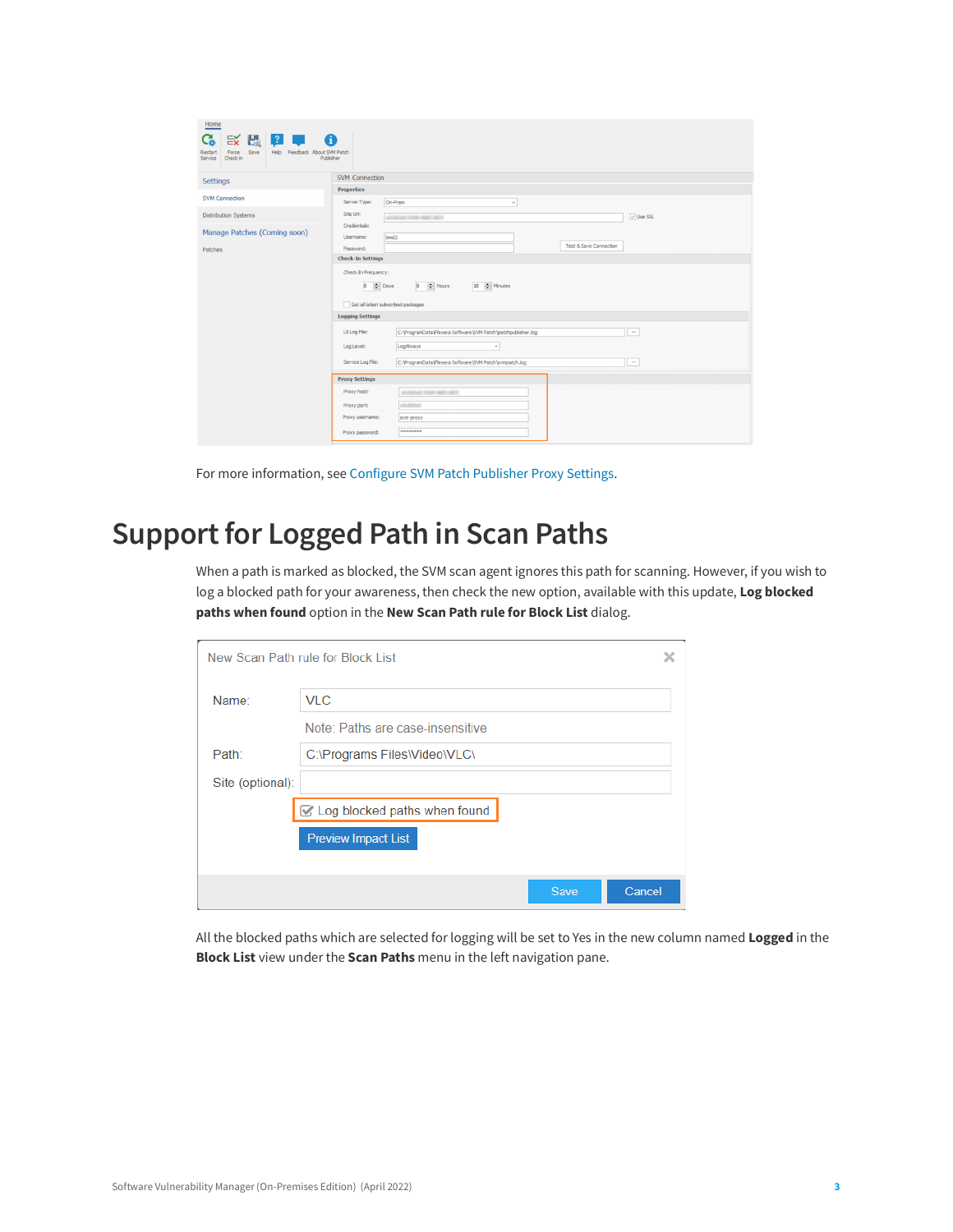| <b>B</b> Dashboard              | Scan Paths<br><b>Dashboard</b>                    |                                                                        |                |        |          |
|---------------------------------|---------------------------------------------------|------------------------------------------------------------------------|----------------|--------|----------|
| Q Scanning                      | Allow List<br>• Block List<br>Add Block List Rule |                                                                        |                |        | Export = |
| Remote Scans Via Agents -       |                                                   |                                                                        |                |        |          |
| Network Agent                   | Name                                              | Path 1                                                                 | Site           | Logged |          |
| Network Groups                  | Git                                               | c:\program files\git\mingw64\bin\tclsh86.exe                           |                | Yes    |          |
|                                 | Mac                                               | /System/Applications/Utilities/AirPort Utility.app/Contents/Info.plist | <b>MacSite</b> | Yes    |          |
| <b>Download Agent</b>           | <b>SEASONS</b>                                    | C:\Program Files\Notepad++                                             |                | No     |          |
| Scans Via Local Agents          | One Drive                                         | %LOCALAPPDATA%/Microsoft/OneDrive/OneDrive.exe                         |                | No     |          |
| Single Host Agents              | <b>SEED ARTS</b><br>OneDrive-                     | %USERPROFILE%\appData\Local\microsoft\OneDrive\OneDrive.exe            |                | Yes    |          |
| Download Agent                  | Python                                            | /Applications/Python 3.9/Python Launcher.app/Contents/Info.plist       |                | Yes    |          |
|                                 | <b>PERSONAL PROPERTY</b>                          | %USERPROFILE%\AppData\Local\Programs\Python\Python35\python35.dll      |                | Yes    |          |
| <b>Filter Scan Results</b><br>۰ | <b>User Profile</b>                               | %USERPROFILE%                                                          | Flexera        | No     |          |
| Scan Paths (10)                 |                                                   |                                                                        |                |        |          |
| <b>Custom Scan Rules</b>        |                                                   |                                                                        |                |        |          |
| Completed Scans                 |                                                   |                                                                        |                |        |          |

For a given host, all the products associated with the logged blocked paths can be seen under the new tab named **Blocked Results** for the host in the **Completed Scans**.

|                            |                               |                                 |             |                          |                        |          |               | $\times$ 10                      |
|----------------------------|-------------------------------|---------------------------------|-------------|--------------------------|------------------------|----------|---------------|----------------------------------|
|                            |                               |                                 | Overview    | <b>Scan Results</b>      | <b>Blocked Results</b> |          |               |                                  |
|                            | Secure SEnd-Of-life Sensecure |                                 |             |                          |                        |          |               | Export $\blacktriangledown$      |
| Name 1                     | Version                       | <b>State</b>                    | <b>SAID</b> | Criticality              | CVSS Base S            | Threat S | <b>Issued</b> | Vulnerabilities                  |
| Amazon Corr                | 8.0.2420.8                    | Insecure                        | SA106167    | <u>and the state</u>     | v3: 5.3                | 22       | 68 days ago   | 13                               |
| Amazon Corr                | 8.0.2420.8                    | Insecure                        | SA106167    | $\sim$ $\sim$            | v3: 5.3                | 22       | 68 days ago   | 13                               |
| Google Toolb               | 4.0.1601.4978                 | Secure                          | i,          | <b>Contract Contract</b> |                        |          |               | ٠                                |
| Google Toolb               | 7.5.7619.1252                 | Secure                          | J.          |                          |                        |          |               | ä,                               |
| Microsoft Inte             | 11.0.9600.190                 | Secure                          | ä,          | <b>Contract Contract</b> |                        |          | . .           | ×,                               |
| Microsoft Inte             | 11.0.9600.190                 | Secure                          |             |                          |                        |          |               | ×                                |
| Microsoft Visu             | 14.16.27012.6                 | Secure                          | ä,          |                          |                        | ٠        |               | ٠                                |
| Microsoft Visu             | 14.16.27012.6                 | Secure                          |             |                          |                        | ٠        |               | ٠                                |
| VLC Media Pl               | 3.0.13.0                      | Secure                          |             | <b>Contract Contract</b> |                        |          |               |                                  |
| Winamp 5.x                 | 5.6.3.3234                    | Secure                          |             |                          |                        |          |               | ٠                                |
|                            |                               |                                 |             |                          |                        |          |               |                                  |
|                            |                               |                                 |             |                          |                        |          |               |                                  |
|                            |                               |                                 |             |                          |                        |          |               |                                  |
|                            |                               |                                 |             |                          |                        |          |               |                                  |
|                            |                               |                                 |             |                          |                        |          |               |                                  |
|                            |                               |                                 |             |                          |                        |          |               |                                  |
|                            |                               |                                 |             |                          |                        |          |               |                                  |
|                            |                               |                                 |             |                          |                        |          |               |                                  |
|                            |                               |                                 |             |                          |                        |          |               |                                  |
| Page<br>$\ll$<br>$\hat{<}$ | $\overline{1}$                | of 1 $\rightarrow$ $\gg$ $\Box$ |             |                          |                        |          |               | Displaying products 1 - 10 of 10 |
|                            |                               |                                 |             |                          |                        |          |               | <b>Close</b>                     |

#### <span id="page-3-0"></span>**Binary Versions Changed**

The following version of the binaries provided are:

- **•** SVM ActiveX Plug-in v7.6.1.19 (no change)
- **•** Single Host Agent v7.6.1.19 (no change)
- **•** SVM Daemon v7.6.1.19 (no change)
- **•** SVM System Center Plugin v7.6.1.19 (no change)
- **•** SVM Patch Publisher v6.1.640 (to download, [click here\)](https://resources.flexera.com/tools/SVM/SVMPatchPublisher.msi)
- **•** SVM On-Prem Client Toolkit v5.0.547 (to download, [click here\)](https://resources.flexera.com/tools/SVM/SVMClientToolkitInstall.msi) (no change)

### <span id="page-3-1"></span>**Known Issues**

This release of Software Vulnerability Manager (On-Premises Edition) does not include any known issues.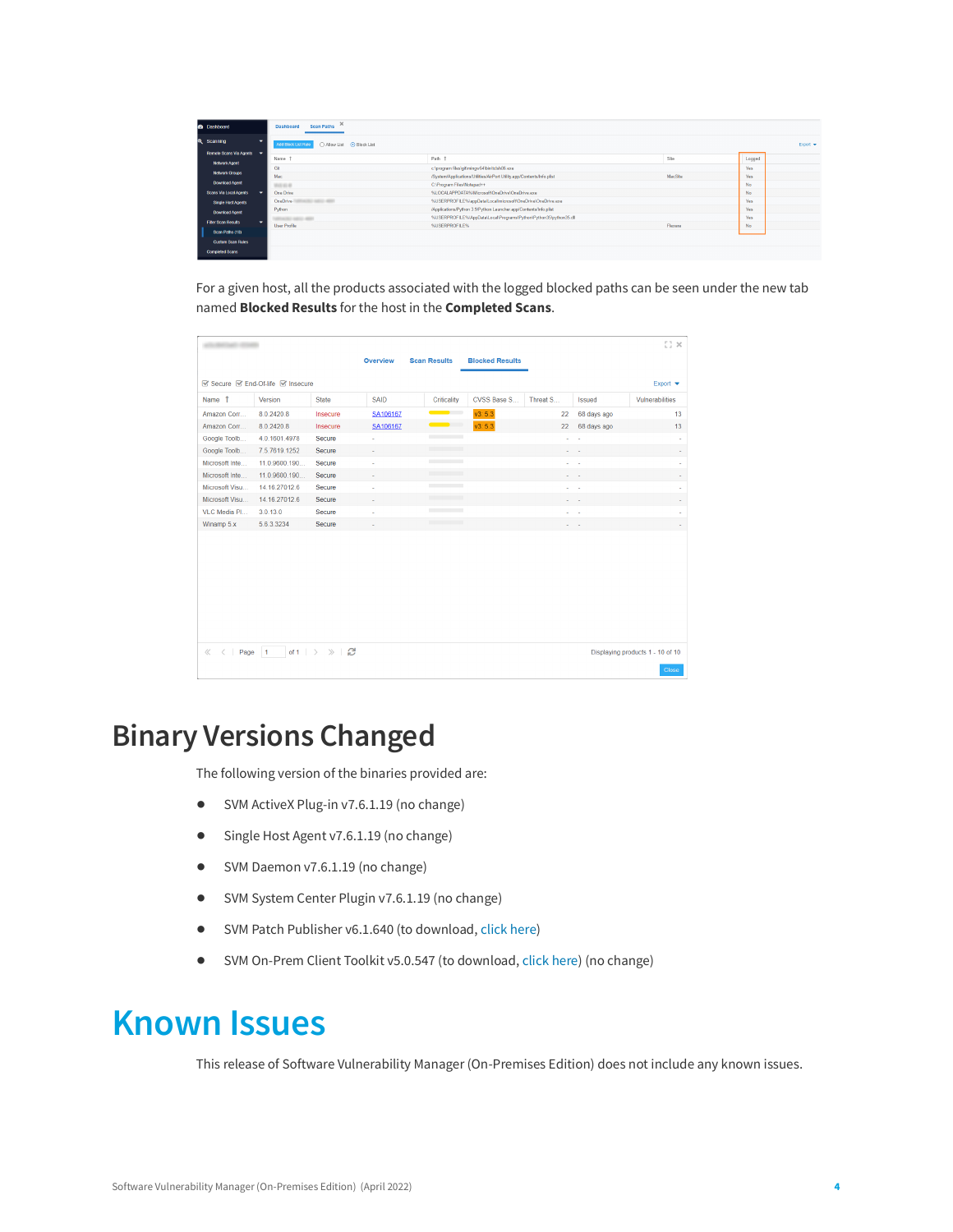## <span id="page-4-0"></span>**Resolved Issues**

The following table lists the customer issues that were resolved in Software Vulnerability Manager (On-Premises Edition):

| <b>Issue</b> | <b>Description</b>                                                             |
|--------------|--------------------------------------------------------------------------------|
| IOJ-2190921  | Agents deployed with custom GroupName switches to Site Name on agent check in. |
| IOJ-2250844  | Database Console data export giving invalid token error.                       |
| IOJ-2252378  | Dashboard showing the status as "loading" and throwing the console error.      |

# <span id="page-4-1"></span>**Community Blogs**

Please subscribe to latest news on Software Vulnerability Manager by going to [https://community.flexera.com/](https://community.flexera.com/t5/Software-Vulnerability/bg-p/SoftwareVulnerabilityManagementblog) [t5/Software-Vulnerability/bg-p/SoftwareVulnerabilityManagementblog](https://community.flexera.com/t5/Software-Vulnerability/bg-p/SoftwareVulnerabilityManagementblog) and clicking on subscribe.

## <span id="page-4-2"></span>**Product Feedback**

Have a suggestion for how we can improve this product? Please share your feedback with the product team by visiting the Software Vulnerability Manager Forum in the Flexera Community:

<https://community.flexera.com/t5/Software-Vulnerability/bd-p/SVM-Discussion>

# <span id="page-4-3"></span>**Legal Information**

#### **Copyright Notice**

Copyright © 2022 Flexera.

This publication contains proprietary and confidential information and creative works owned by Flexera and its licensors, if any. Any use, copying, publication, distribution, display, modification, or transmission of such publication in whole or in part in any form or by any means without the prior express written permission of Flexera is strictly prohibited. Except where expressly provided by Flexera in writing, possession of this publication shall not be construed to confer any license or rights under any Flexera intellectual property rights, whether by estoppel, implication, or otherwise.

All copies of the technology and related information, if allowed by Flexera, must display this notice of copyright and ownership in full.

#### **Intellectual Property**

For a list of trademarks and patents that are owned by Flexera, see [https://www.flexera.com/legal/intellectual](https://www.flexera.com/legal/intellectual-property.html)[property.html](https://www.flexera.com/legal/intellectual-property.html). All other brand and product names mentioned in Flexera products, product documentation, and marketing materials are the trademarks and registered trademarks of their respective owners.